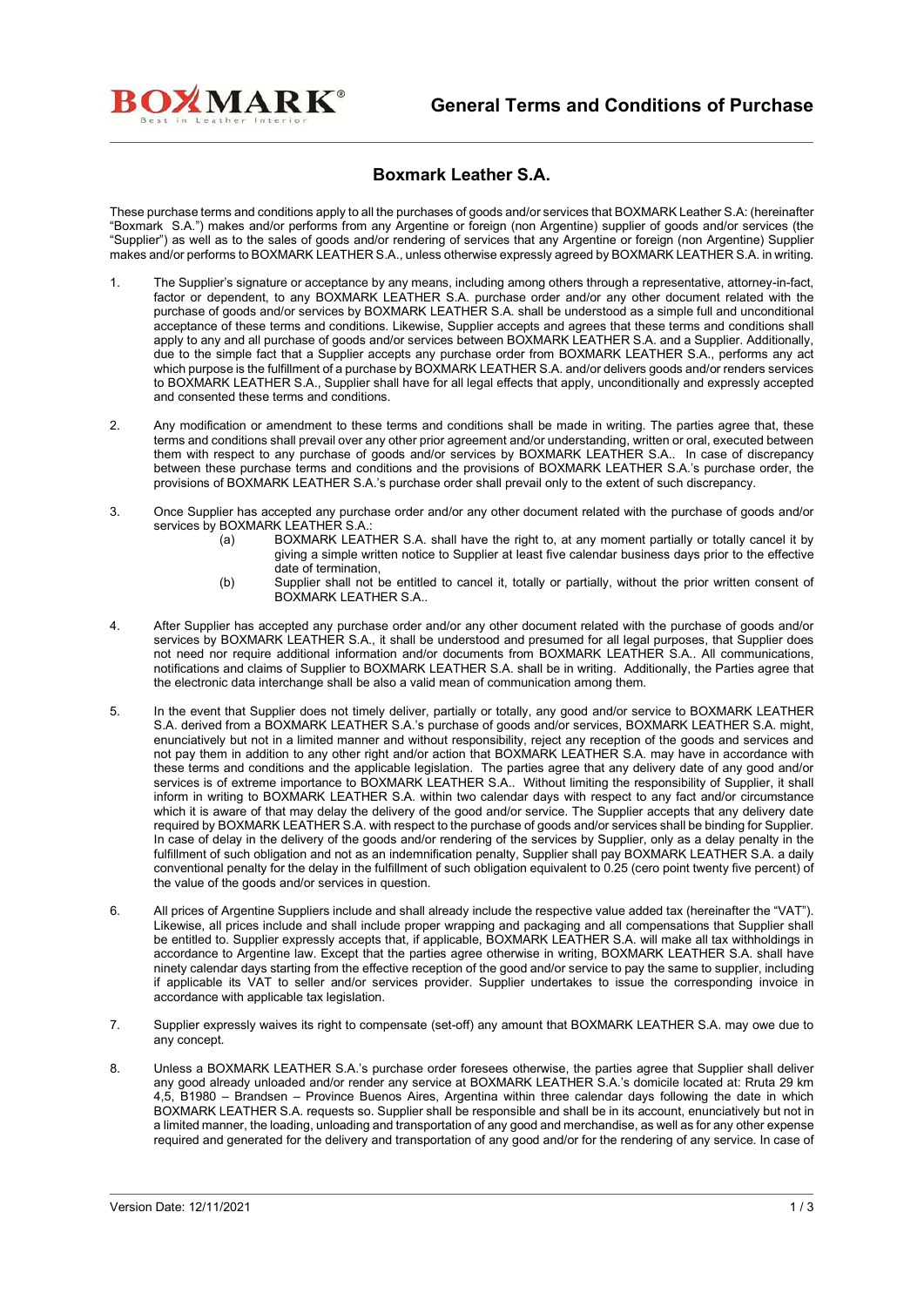sales by foreign (non Argentine) Supplier, such Supplier shall deliver all goods to BOXMARK LEATHER S.A. to the above mentioned address DDP (Delivered Duty Paid) Incoterms 2010.

9. Without prejudice of numbers 11 and 12 below, the risk of any good or merchandise sold to BOXMARK LEATHER S.A., including, enunciatively but not limited, derived from the loss and/or deterioration even in the event of force majeure or an Act of God, shall pass to BOXMARK LEATHER S.A. until the moment BOXMARK LEATHER S.A. physically and effectively receives it.

**BOXMARK**<sup>®</sup>

- 10. Except if the parties agree otherwise in writing, the price of any good includes, if applicable, its full installation, the above without additional charge to BOXMARK LEATHER S.A..
- 11. The parties agree that BOXMARK LEATHER S.A. has twelve months starting from the reception of the good and/or service to claim Supplier any shortage of goods and/or services sold and/or rendered to BOXMARK LEATHER S.A.. Additionally, BOXMARK LEATHER S.A. shall have six years starting from the reception of the good by BOXMARK LEATHER S.A. and/or of the rendering of the service in question to claim from Supplier any lack of quality, inherit and/or interior vices and/or defects of the goods and/or services that BOXMARK LEATHER S.A. acquires or purchases. The goods and/or services sold or rendered to BOXMARK LEATHER S.A. shall comply with all applicable laws and norms, with the highest engineering practices and standards, as well as with the specifications agreed by the parties or in their absence with the higher quality standards and suitable for their purpose (hereinafter the "Specifications"). In case the goods and/or services do not comply with the laws, norms and/or Specifications, or in case of breach by Supplier to any of its obligations, the Supplier shall be responsible of all damages and liabilities derived and caused there from.

That is, the parties agree and consent to extent the terms to claim foreseen in article 1158 and 1160 Código de Civil y Comercial de la Argentina as foreseen in the above preceding paragraph.

Not in a limited manner, Supplier shall be obligated at its own cost and charge to make all repairs and/or replacements of the goods and/or services that have not complied or that do not comply with the Specifications, the above in a term of five calendar days after the date in which it receives the respective claim from BOXMARK LEATHER S.A., the above without prejudice that BOXMARK LEATHER S.A. can claim damages and liabilities due to such reason.

It is understood that any claim of BOXMARK LEATHER S.A. may imply, but shall not necessarily imply, the return of the goods to Supplier.

Additionally, Supplier shall maintain for a ten year term starting from the date of reception by BOXMARK LEATHER S.A. of the good and/or service in question, a civil responsibility or product liability insurance for an adequate amount to cover its responsibilities arising there from.

- 12. The parties agree that all goods and/or services that Supplier sells and/or renders to BOXMARK LEATHER S.A. are and shall be warranted against all defects (including but not being restrictive in material, processes and/or workmanship), not conformity with the Specifications, vices and/or mis-functioning for a minimum term of six years starting from the reception of the good and/or service in question by BOXMARK LEATHER S.A..
- 13. The parties expressly agree to limit BOXMARK LEATHER S.A.'s responsibility for losses, damages and liabilities (perjuicios) resulting and/or derived and/or consequence of one or more BOXMARK LEATHER S.A.'s non fulfillment or breach to its obligations derived from any purchase of goods and/or of services, to the maximum accumulated amount of four hundred times the general minimum wage (salario minimo vital y movil) in force in Argentine.
- 14. The parties agree that BOXMARK LEATHER S.A. may assign partially or totally any right and/or obligation derived from any purchase of goods and/or services to any third party by giving a simple notice in writing to Supplier with at least five calendar days in advance to the effective assignment date. Supplier may not assign, neither partially or totally, any right or obligation derived from any sale of goods and/or services to BOXMARK LEATHER S.A., without the previous written authorization from the latter.
- 15. The parties agree that if BOXMARK LEATHER S.A. breaches any of its obligations derived from any purchase of goods and/or services, in each occasion, Supplier agrees to give written notice to BOXMARK LEATHER S.A. in order for the latter to cure or remedy such breach within a term of thirty calendar days from the reception of the respective notice. If during this term BOXMARK LEATHER S.A. does not cure or remedy such breach, Supplier shall have the right to rescind the sale of the goods and/or the rendering of the services in question but without prejudice of the limitation of liability foreseen in number 13 above.
- 16. The parties agree that if Supplier breaches any of its obligations, BOXMARK LEATHER S.A. shall have the right to rescind the respective purchase and/or rendering of services by giving a simple written notice to Supplier with at least five calendar days in advance as of the effective termination date, the above without responsibility and without the need of judicial resolution.
- 17. Supplier shall not use the industrial and/or intellectual property of BOXMARK LEATHER S.A., unless if applicable for purposes of selling and/or rendering services to BOXMARK LEATHER S.A.. Supplier shall not infringe in any manner the industrial or intellectual property rights of third parties.
- 18. Unless the parties agree otherwise in writing, any purchase order issued by BOXMARK LEATHER S.A., shall only foresee what it is expressly there in stated. Any additional cost and/or expense not expressly foreseen in an agreement executed by BOXMARK LEATHER S.A. and/or purchase order of BOXMARK LEATHER S.A. related to the purchase of goods and/or services by BOXMARK LEATHER S.A. shall be at Supplier's exclusive charge.